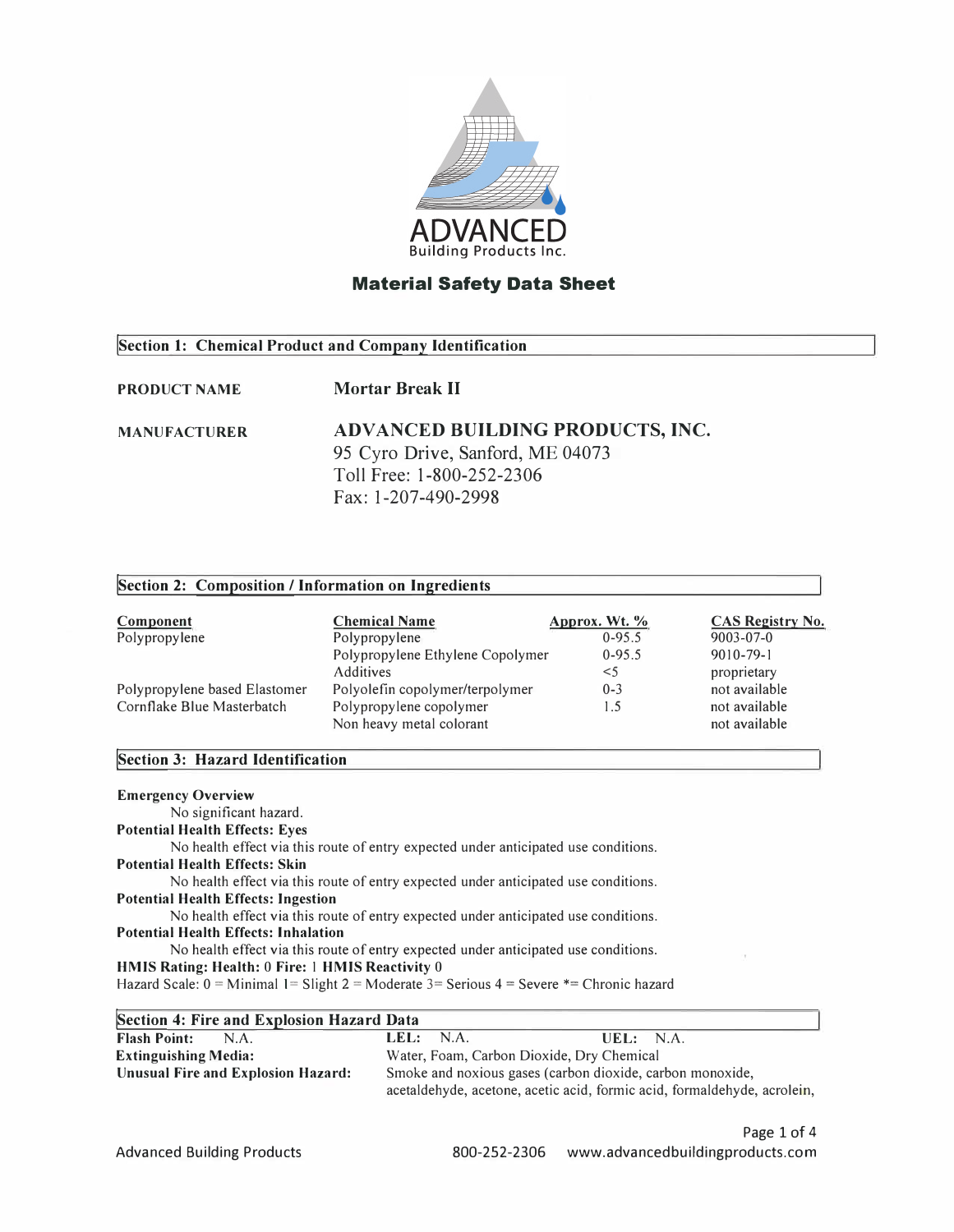

hydrogen chloride, oxides of nitrogen, hydrocarbons) evolve upon burning. Self-contained breathing apparatus in closed space.

**Special Fire Fighting Procedures:** 

**!Section 5: First Aid Measures First Aid: Eyes**  None required **First Aid: Skin**  None required **First Aid: Ingestion**  None required, low toxicity, not a probable route of exposure **First Aid: Inhalation**  None required

**!section 6: Accidental Release Measures Personal Precautions**  No special precautions necessary **Containment Procedures**  No Containment procedures required **Clean-up Procedures**  No special clean-up procedures required **Evacuation Procedures**  None **Special Precautions**  N.A.

**!section 7: Handling and Storage Handling Procedure**  No special handling procedure necessary **Storage Procedure** 

No special storage procedure necessary

#### **!Section 8: Exposure Control / Personal Protection**

**Component Exposure Limits**  ACGTH, OSHA, and NOISH have not developed exposure limits for this product. **Personal Protective Equipment: Eyes/Face**  None required **Personal Protective Equipment: Skin**  None required **Personal Protective Equipment: Respiratory**  None required **Personal Protective Equipment: General**  None required

Page 2 of 4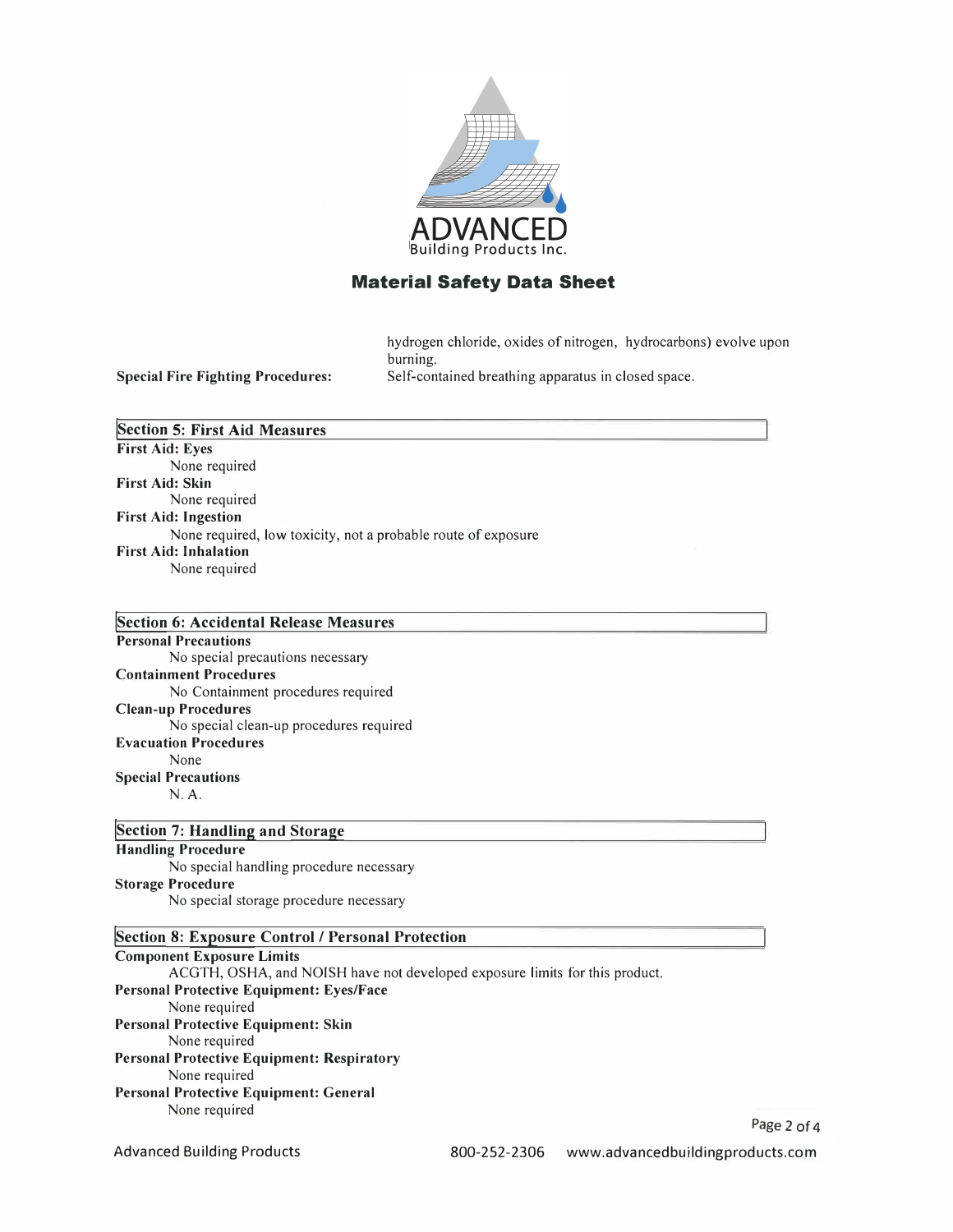

| <b>Section 9: Physical and Chemical Properties</b> |                        |                                                                                                                |  |
|----------------------------------------------------|------------------------|----------------------------------------------------------------------------------------------------------------|--|
| Color: Blue                                        |                        | Partition Coefficient: Not Applicable                                                                          |  |
| <b>Physical State: Solid</b>                       |                        | pH: Not Applicable                                                                                             |  |
| Solubility in water: Not Applicable                |                        | <b>Oxidizing Properties: Not Applicable</b>                                                                    |  |
| Melting Point: approximately 320 F (160 C)         |                        | Not Applicable<br><b>Evaporation Rate:</b>                                                                     |  |
| Specific Gravity (water = $1$ ): 0.8-0.9           |                        | Vapor Density (Air=1): Not Applicable                                                                          |  |
| Bulk Density (pounds/cubic foot): 1 - 2            |                        | <b>Boiling Point:</b><br>Not Applicable                                                                        |  |
| Odor: Little or none                               |                        | Auto Ignition: Not Available                                                                                   |  |
| <b>Percent Volatiles: Nil</b>                      |                        | Flash Point: Not Available                                                                                     |  |
| Section 10: Stability and Reactivity               |                        |                                                                                                                |  |
| <b>Stability:</b>                                  | <b>Stable Material</b> |                                                                                                                |  |
| Incompatibility (Materials to Avoid):              | None known             |                                                                                                                |  |
| <b>Hazardous Decomposition Products:</b>           | See Section 4          |                                                                                                                |  |
| <b>Section 11: Toxicological Information</b>       |                        |                                                                                                                |  |
| No information about this product is available     |                        |                                                                                                                |  |
| <b>Section 12: Ecological Information</b>          |                        |                                                                                                                |  |
| Aquatic Toxicity:                                  |                        | No ecotoxicity data are availability for this product                                                          |  |
|                                                    |                        |                                                                                                                |  |
| <b>Section 13: Disposal Considerations</b>         |                        |                                                                                                                |  |
| <b>US EPA Waste Number and Descriptions</b>        |                        |                                                                                                                |  |
| <b>General Product Information</b>                 |                        |                                                                                                                |  |
| None Identified                                    |                        |                                                                                                                |  |
| <b>Component Waste Numbers</b>                     |                        |                                                                                                                |  |
|                                                    |                        | No EPA waste numbers are applicable for this product's components                                              |  |
| <b>Disposal Instructions</b>                       |                        |                                                                                                                |  |
|                                                    |                        | All waste must be handled in accordance with local, state and federal regulations.                             |  |
|                                                    |                        | See Section 7 for Handling Procedures. See Section 8 for Personal Protective Equipment                         |  |
| recommendations.                                   |                        |                                                                                                                |  |
| <b>Section 14: Transportation Information</b>      |                        |                                                                                                                |  |
| <b>Special Shipping Instructions:</b>              | None                   |                                                                                                                |  |
| <b>USDOT Information:</b>                          | Not regulated          |                                                                                                                |  |
| Section 15: Regulatory Information                 |                        |                                                                                                                |  |
| <b>SARA 313 Information</b>                        |                        |                                                                                                                |  |
|                                                    |                        |                                                                                                                |  |
|                                                    |                        | To the best of our knowledge, this product contains no chemical subject to SARA Title III Section 313 supplier |  |
| notification requirements.                         |                        |                                                                                                                |  |

**!Section 16: Other Information Other Information** 

Advanced Building Products

Page 3 of 4